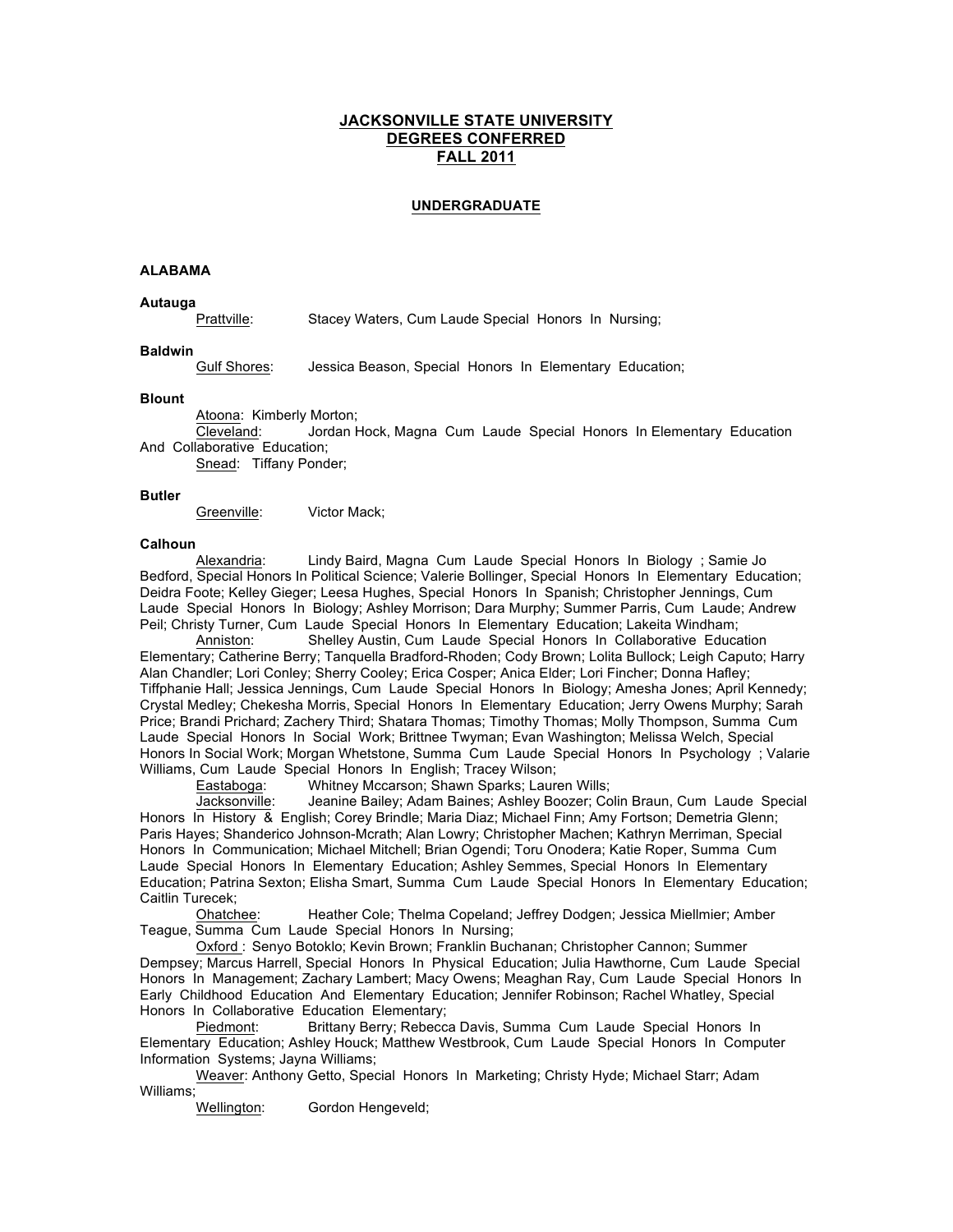White Plains: Zachary Mccauley, Special Honors In Art;

# **Chambers**

Lafayette: Latoya Lockhart;

Lanett: Heather Boyett, Summa Cum Laude Special Honors In Computer Information Systems;

Valley: Amy Colley, Cum Laude Special Honors In Art;

#### **Cherokee**

Centre: Elaine Clifton; Taylor Peek, Special Honors In Art; Skylar Ray; Leesburg: Christopher Burns;

# **Clarke**

Grove Hill: Robert Autrey;

#### **Clay**

Cragford: Carrie Jett; Lineville:Deanna Alldredge; Whitney Harris; Ashland:Hilary Crist; Alesia Pruett; Heather Stanford, Special Honors In Elementary Education; Lineville:Anna Porter, Cum Laude Special Honors In Collaborative Education Elementary; Shamon Wilson;

#### **Cleburne**

Fruithurst: Amy Brown;

Heflin: Jordan Fuller, Magna Cum Laude Special Honors In Mathematics; April Lines; Emily Norton; Kacee Norton; Steven Shelton, Cum Laude Special Honors In Social Work; Mike Warren; Joshua White;

Ranburne: Kelly Mcmahan, Special Honors In Elementary Education;

#### **Coffee**

Elba: Seth Ard, Magna Cum Laude Special Honors In Nursing;

#### **Conecuh**

Evergreen: April Canty;

# **Cullman**

Cullman:Cassie Clark; Roxana Dubberly, Magna Cum Laude Special Honors In Nursing; Dana Edwards; Jessica Raper, Cum Laude Special Honors In Nursing; Lindsay Shelnutt; Yancey Tubbs; Logan: Paula Andrews, Cum Laude Special Honors In Nursing;

#### **Dale**

Dothan: Arpana Thapa, Special Honors In Nursing; Midland City: Amit Thapa;

## **Dallas**

Sardis: Shannon Lee; Selma: Chenita Craig;

#### **Dekalb**

Crossville: Leah Little; Tyler Williams;<br>Ft. Payne: Amy Eberhart; Megan Gilb Amy Eberhart; Megan Gilbert, Special Honors In Music; Gina Macmillan, Special Honors In Criminal Justice; Charlena Sharp; Katie Todd, Magna Cum Laude Special Honors In English; Jessica Smith;

Fyffe: Sheri Phillips, Special Honors In Elementary Education;

Geraldine: Jamie Bearden; Jodi Clayton;

Grove Oake: Leah Johnson, Magna Cum Laude Special Honors In Nursing; Ider: Linda Hartline; Michael Phillips, Special Honors In Physical Education; Rainsville: Shawn Wigley, Special Honors In Physical Education; Tucker: Kristen Jackson;

# **Elmore**

Eclectic: James Smith;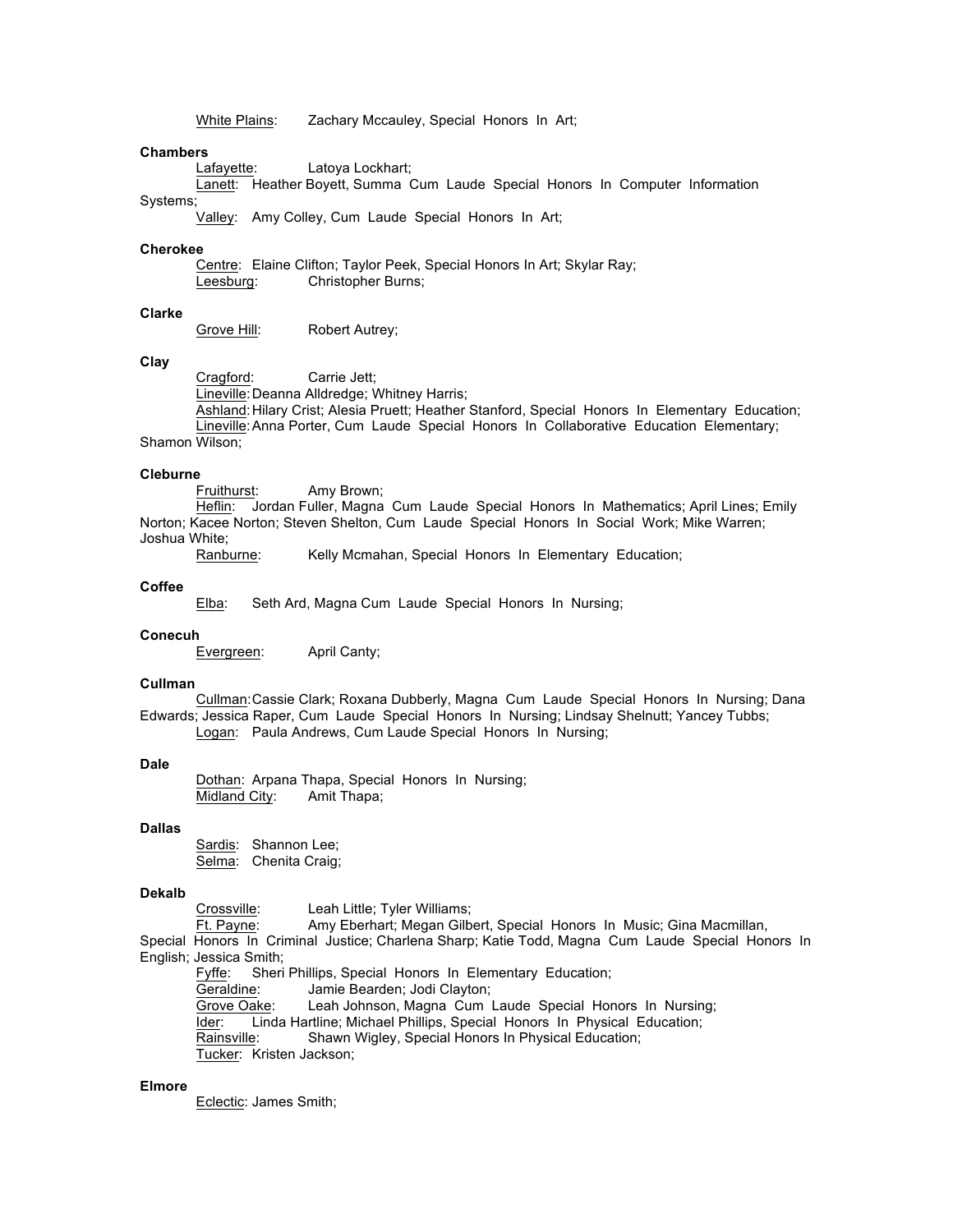## **Escambia**

Atmore: Andreia Young, Magna Cum Laude Special Honors In Nursing;

#### **Etowah**

Albertville: Krista Simmons, Cum Laude Special Honors In Finance; Altoona: Christina Kuntz;

Attalla: Kimberly Gray, Cum Laude Special Honors In Elementary Education; Troy Groover, Cum Laude Special Honors In Biology; Amber Mizell; Emily Thomas, Magna Cum Laude Special Honors In Elementary Education; Jamison Wadley;

Boaz: Jason Mccormick, Magna Cum Laude Special Honors In History;

Gadsden: Tiffany Brown; James Champion; Chaneeka Darrah; Randall Engle, Special Honors In Social Work; Jennifer Estes; Erica Freeman; Wardrick Griffin; Carol Haggard, Special Honors In Art; Drew Hall; Rhonda Hawkins; James Howard; Micah King-Garner; Brian Morgan; Stevie Papoi, Cum Laude Special Honors In Psychology; Joyce Pinkard; Cody Pope, Magna Cum Laude Special Honors In Collaborative Education Elementary; Emily Ridgeway, Cum Laude Special Honors In History; Daniel Roberts, Magna Cum Laude Special Honors In Management; Mallory Scott, Special Honors In Sociology; Brittany Shortnacy, Cum Laude Special Honors In Elementary Education; Tykisha Stephens; Jelandria Vaughn;

Glencoe: Jason Deason; Erica Higginbotham; Karen Miller; Billy Talbot; Enola Vaughn, Cum Laude Special Honors In Early Childhood Education And Elementary Education;

Hokes Bluff: Andrea Bearden; Brandon Bearden; Crystal Casey, Summa Cum Laude Special Honors In English; Andrea Means; Blake Williams;<br>Rainbow City: Tyler Barnes; Lacey Gibbs, Sumn

Tyler Barnes; Lacey Gibbs, Summa Cum Laude Special Honors In Psychology; Lorri Johnson, Magna Cum Laude Special Honors In Elementary Education; Dustin King; Samuel Watts;

Southside: Teri Anderson; Kirbie Bailey; Devon Crossley, Special Honors In Social Work; Amy Hamilton;

#### **Geneva**

Dothan: Karen Scott, Magna Cum Laude Special Honors In Nursing;

#### **Greene**

Eutaw: Alvin Brewer; Forkland: Laprecious Powell;

#### **Henry**

Abbeville: Darrell Lewis;

#### **Houston**

Dothan: Donna Grimes, Cum Laude Special Honors In Nursing; Lisa Gunn, Special Honors In Nursing; Trevor Mcfarland, Special Honors In Nursing; Adebayo Orija, Cum Laude Special Honors In Nursing;

#### **Jackson**

Fackler: Brittany Keith, Cum Laude Special Honors In English; Pisgah: Alan Smart; Scottsboro: Kimberly Sieb; Timothy Turner; Stevenson: Kalisa Thomas;

#### **Jefferson**

Adamsville: Christie Mumford, Cum Laude Special Honors In Nursing;

Bessemer: Ra Shundra Johnson, Magna Cum Laude Special Honors In Accounting; Monica Upton, Cum Laude Special Honors In Collaborative Education Secondary ; Maurika Williams;

Birmingham: Sana Ali, Cum Laude Special Honors In Nursing; Jean Bailey; Vanessa Christian; Demechiko French; Samiria Hayes, Magna Cum Laude Special Honors In Biology; Jessica Head; William Henke; Letecia Hines, Cum Laude Special Honors In Elementary Education; Elizabeth Jones, Cum Laude Special Honors In Nursing; Cortney Juran; Leanne Mcmillan, Cum Laude Special Honors In Nursing; Chase Ogden; Michael Rowser; Tameka Pritchett, Special Honors In Nursing; Kelesha Stewart; Latora Stinson; Jazmin Welch; Matthew Wingate;

Clay: Rebekah Casey, Special Honors In Nursing;

Corner: Christina Wilson, Cum Laude Special Honors In Nursing;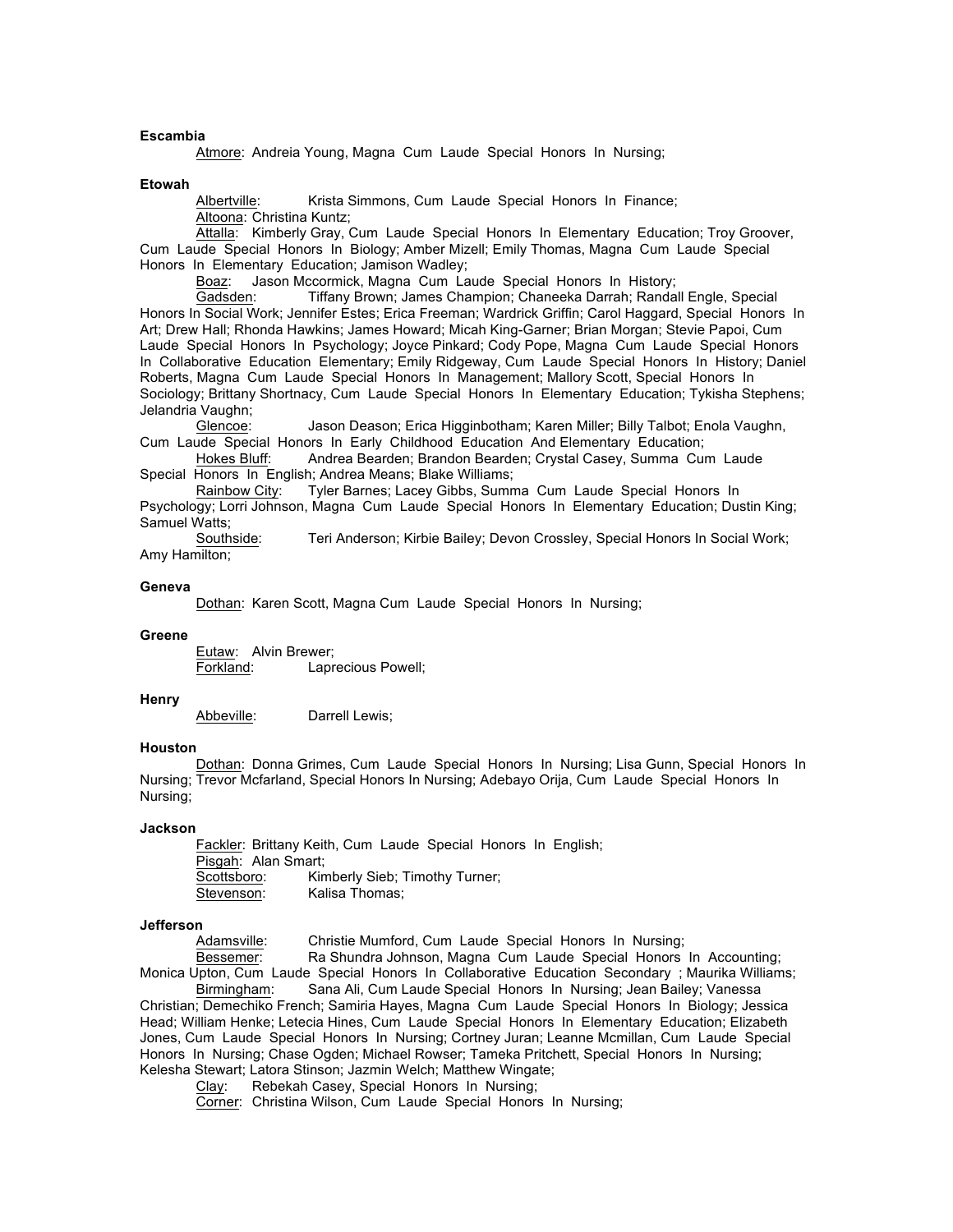Fairfield: Latoya Brown; Krystal Croom; Tokeysha Johnson, Special Honors In Nursing; Homewood: Daniel Mathangani; Martez Packer;

Hoover: Cristina Correa, Special Honors In Nursing; Joy Griffith, Magna Cum Laude Special Honors In Nursing;

| Oak Grove:  | Mary Hester;   |
|-------------|----------------|
| Trussville: | Stanley Renda; |

# **Lauderdale**

Florence: Jenefere Smith; Killen: Kristen Martin, Cum Laude Special Honors In Nursing;

## **Lee**

Phenix City: Tabatha Jones;

## **Limestone**

Athens: Brittany Manning; Amanda Rogers, Special Honors In Exercise Science And Wellness; Ashley Smith;

| Huntsville: | Kerry Hoffman; Jennifer Jaynes; Katherine Wilbanks; Tyshelle Williams; |
|-------------|------------------------------------------------------------------------|
| Madison:    | Sean Darby;                                                            |

### **Marshall**

Albertville: Gayle Blankenship, Special Honors In Management; Crystal Bonds; Panithia Clanton; Jon Cotten; Jessica Deaton; Letisha Dodd; Marcus Godwin; Mattalyn Mitchell; Marie Pilkington, Magna Cum Laude Special Honors In Elementary Education; Lauren Sims, Special Honors In Elementary Education;

Boaz: Maegan Burdine, Magna Cum Laude Special Honors In Psychology; Jamie Shirley, Cum Laude Special Honors In Collaborative Education Secondary ; Kelsey Sims;

Bolding: Katharine Bolding;

Douglas: Dustin Landers;

Guntersville: Christopher Likos; Victoria Mann; Regina Owens, Cum Laude Special Honors In Social Work; Tabitha Rush, Special Honors In Nursing;

#### **Mobile**

Mobile: Leroy Wiley;<br>Saraland: Nko Nkosi Kalonji;

## **Montgomery**

Montgomery: Tina Betts; Christopher Turner;

#### **Morgan**

Decatur: Michael Glenn; Heather Harris; Hartselle: James Stephenson, Special Honors In Biology;

#### **Pickens**

Carrollton: June Washington;

#### **Randolph**

Roanoke: Bradley Arrington; Ashley Bonner, Magna Cum Laude Special Honors In Elementary Education; Windell Nolan;

Wadley: Robin Sweatt, Special Honors In Psychology;

Wedowee: Erin Barrett; Charles Wright;<br>Woodland: Noelle East, Special Honors Noelle East, Special Honors In Elementary Education; Kimberly Hammond;

#### **Saint Clair**

Ashville: Kristin Mcclendon; Christian Whitfield, Magna Cum Laude Special Honors In Biology; Eloisa Teel, Special Honors In Spanish;

Moody: Elizabeth Garst; Eric Vance;

Odenville: William Scoggins, Special Honors In Nursing;

Pell City:Emily Hawkins, Cum Laude Special Honors In Sociology; Ericka Hudson; Tammy Roe, Magna Cum Laude Special Honors In Physical Education; Sarah Smith, Special Honors In

Collaborative Education Elementary;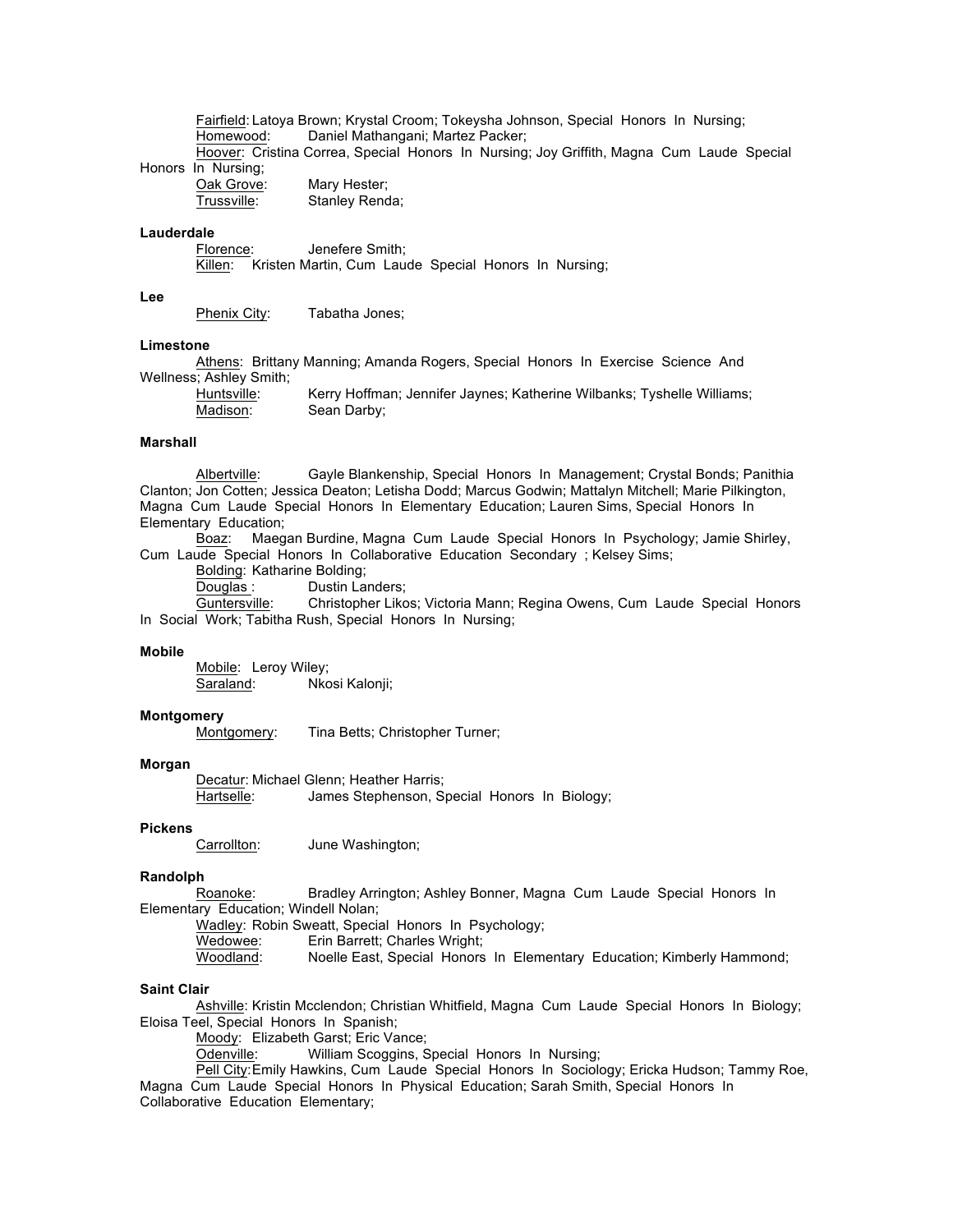Ragland: Brittany Kay, Magna Cum Laude Special Honors In English; Michael Layfield;<br>Riverside: Connie Bowman, Magna Cum Laude Special Honors In Elementary Connie Bowman, Magna Cum Laude Special Honors In Elementary

Steele: Lana Bryan;

#### **Shelby**

Education;

Calera: Nicole Smitherman;<br>Columbiana: Brittany For Brittany Foster; Hoover: Alexander Jones; Vincent: Jeremiah Bradford;<br>Wilsonville: Kasey Live Kasey Liveoak;

# **Talladega**

Alpine: Vanessa Cook;

Childersburg: Jennifer Blocker, Special Honors In Nursing; Megan Lightsey, Cum Laude; Lincoln: Heather Hagan; Jennifer Jackson;

Munford:Brandon Smith;

Oxford: Dan Lewis, Special Honors In Emergency Management; Desmond Newton;

Sylacauga: Julia Shirazifard; Heather Stanford, Summa Cum Laude Special Honors In Nursing; Shunmika Williams;

Talladega: Rita Chatman; Shyquan Cochran, Magna Cum Laude Special Honors In Economics; Tamara Dean; Terrica Dean; Synobia George; Amanda Jones; Shayla Simmons; John Wiginton;

## **Tallapoosa**

Dadeville: Andrew Foshee;

#### **Tuscaloosa**

Tuscaloosa: Anna Colson; Tamara Dudley, Magna Cum Laude Special Honors In Nursing;

#### **Walker**

Carbon Hill: Laurie Wyma, Special Honors In Nursing; Jasper: Katina Henry; Oakman: Darius Henry;

## **CALIFORNIA**

**San Bernardino**

Rancho Cucamonga: Dana Bailey;

# **Santa Barbara**

Santa Barbara: Curtis Glenn, Cum Laude Special Honors In Nursing;

# **FLORIDA**

**Bay**

Panama City: Christopher Griggs, Special Honors In Art;

## **Duval**

Jacksonville: Lauren Jones, Special Honors In Music;

#### **Pablo**

Port Richey: Richard Edwards, Special Honors In Occupational Safety And Health Technology & Technology ;

## **Palm Beach**

Delray Beach: Candice Carmine;

# **St. Johns**

Ponte Vedra Beach: Matthew Doolittle;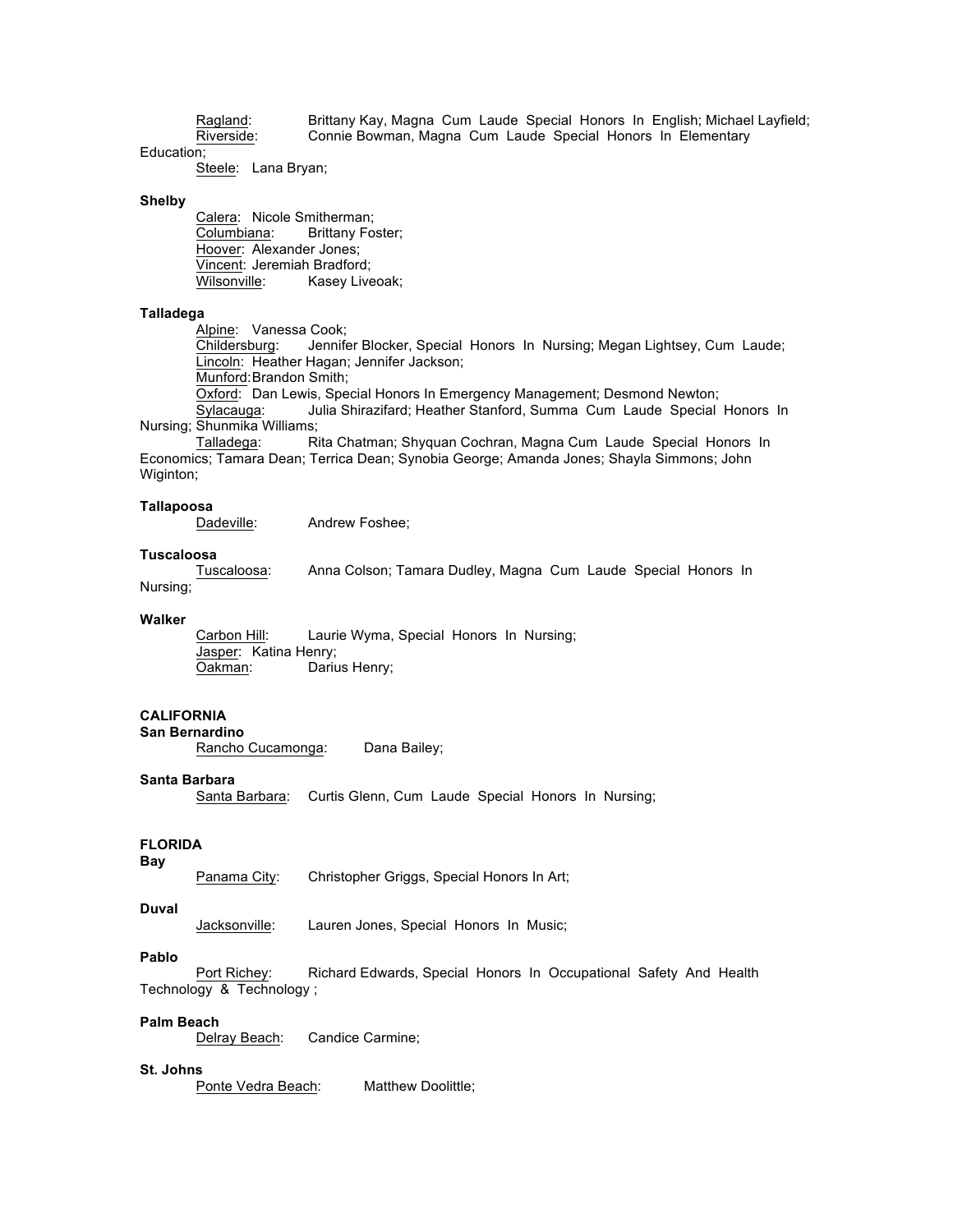#### **GEORGIA Bartow**

Adairsville: John Beasley;

#### **Carroll**

Carrollton: William Glover; Mary Griffin, Summa Cum Laude Special Honors In Music; Andrew Osborn;

Temple: Kelly Ethredge;<br>Villa Rica: Sandy Sandy Jordan;

#### **Chattooga**

Trion: Andrew Quinn;

## **Cherokee**

Woodstock: Ashley Gray;

#### **Clayton**

Jonesboro: Arlecia Heard;

# **Cobb**

Kennesaw: Patricia Mantooth; Marietta: Nicholas Adams; Laura Bufton, Cum Laude Special Honors In Management; Michael Burke; Sarah Miller; Ryan Rutledge; Smyrna: Michael Clark;

# **Coweta**

Moreland: Nicholas Burgess; Newna: Keena Perkins; Newnan:Jasmine Arnold; Jelisa Cook; Tivoris Smith; Victoria Ward;

#### **Dade**

Lookout Mountain: David Bailey;

## **Dekalb**

Stone Mountain: Jennecia Williams; Lithonia: Antione Williams;

## **Douglas**

Douglasville: Erin Brooks; Katie Butler; Jessica Hairston, Magna Cum Laude Special Honors In Biology; Haley Hendrix; Nana Kufuor; Jared Laymon;

Lithia Springs: Jamini Hershberger; Carol Walbert;

# **Fayette**

Fayetteville: Nathan Bogert; Lindsay Hamilton;

## **Floyd**

Cave Spring: Erin Barkwell, Cum Laude Special Honors In Elementary Education; Lindale: Benjamin Shiflett;

Rome: John Adams; Chelsea Bailey; Victoria Gosnold; Andrew Lane; James Penney; Matthew Pharr; Brandon Rucker; Rodney Smith;

# **Fulton**

Atlanta: Leandrew Miller;

#### **Gwinnett**

Dacula: Arlene Bran; Grayson: Susan Tomlin; Norcross: Carmen Howard;

# **Haralson**

Breman: Weslee Ward;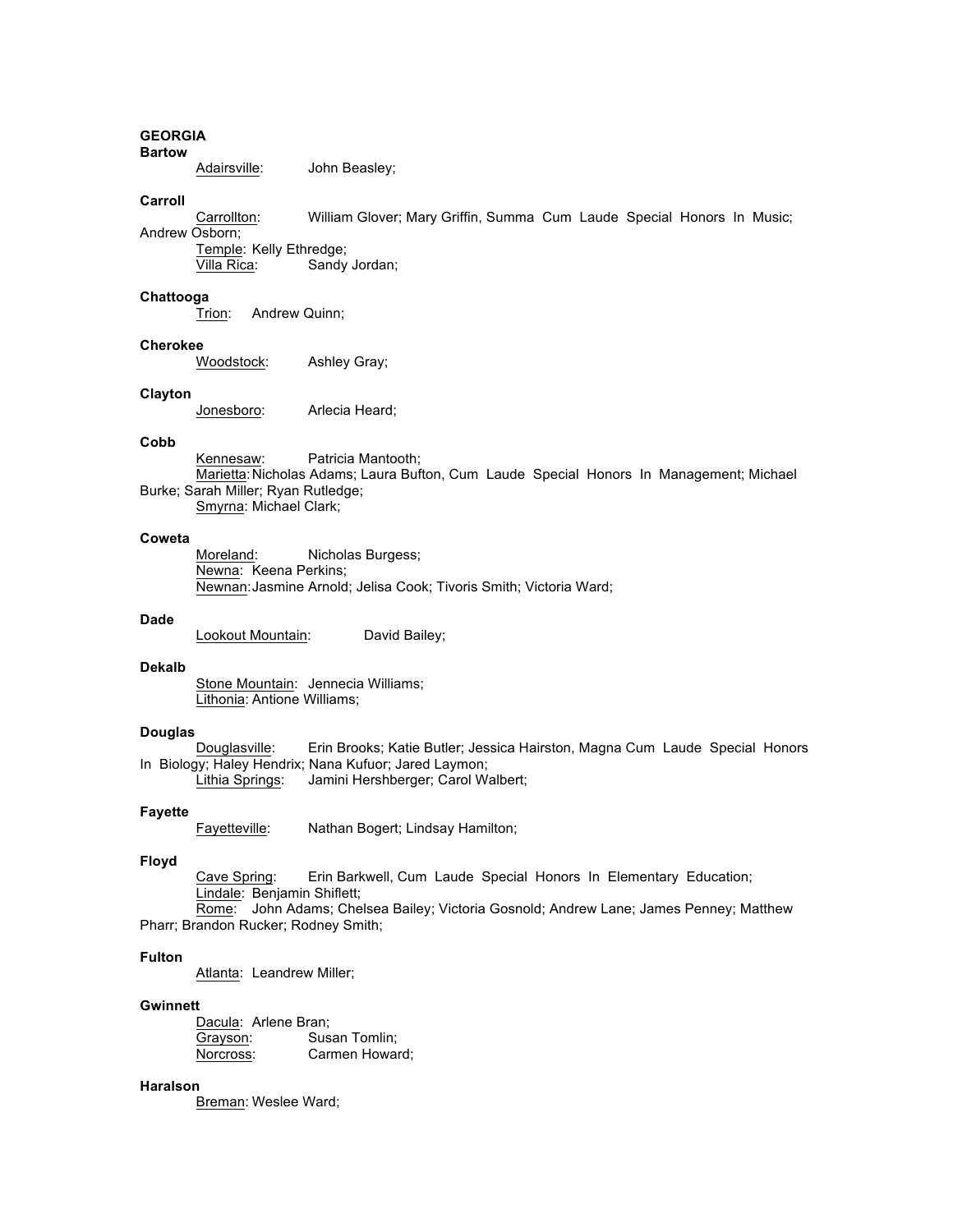Tallapoosa: Orlando Calhoun; Ploy Kurdmongkoltham;

# **Heard**

Franklin: Bobby Tibbitts;

# **Houston**

Warner Robins: Sarah Grantham, Cum Laude Special Honors In Music;

**Meriwether** Ashley Turner;

#### **Muscogee**

Columbus: Natasha Mccoy;

# **Paulding**

Dallas: Byron Koen; Rebekah O'brien; Katherine Worthy;

#### **Polk**

|              | Cedartown: | David Davis, Special Honors In Chemistry; |
|--------------|------------|-------------------------------------------|
| <b>Troup</b> |            |                                           |

| La Grange:        | Johanna Anderson;                                      |
|-------------------|--------------------------------------------------------|
| <u>Lagrange</u> : | Brittany Calhoun, Cum Laude Special Honors In Nursing; |

# **Walker**

Rossville: Jacob Sharrock, Cum Laude Special Honors In Political Science;

# **Wheeler**

Glenwood: Valorie Phillips;

#### **Whitfield**

Dalton: Charles Trew;

# **ILLINOIS**

**Lake**

Lake Bluff: Andrea Mohrmann;

#### **INDIANA Hamilton**

Noblesville: Gloria Helm, Cum Laude Special Honors In English;

# **MONTANA**

**Chouteau**

Ft. Benton: Kimberly Burdick, Cum Laude Special Honors In Emergency Management;

## **NEW HAMPSHIRE**

#### **New Hampshire**

Nashua: Peter Correia;

## **NEW JERSEY**

# **Salem**

Woodstown: Elizabeth Budd, Cum Laude Special Honors In Emergency Management;

# **OHIO**

**Coshocton** Coshocton: Dustin Shroyer;

# **PENNSYLVANIA**

# **Bedford**

New Enterprise: Seth Martin, Special Honors In Emergency Management;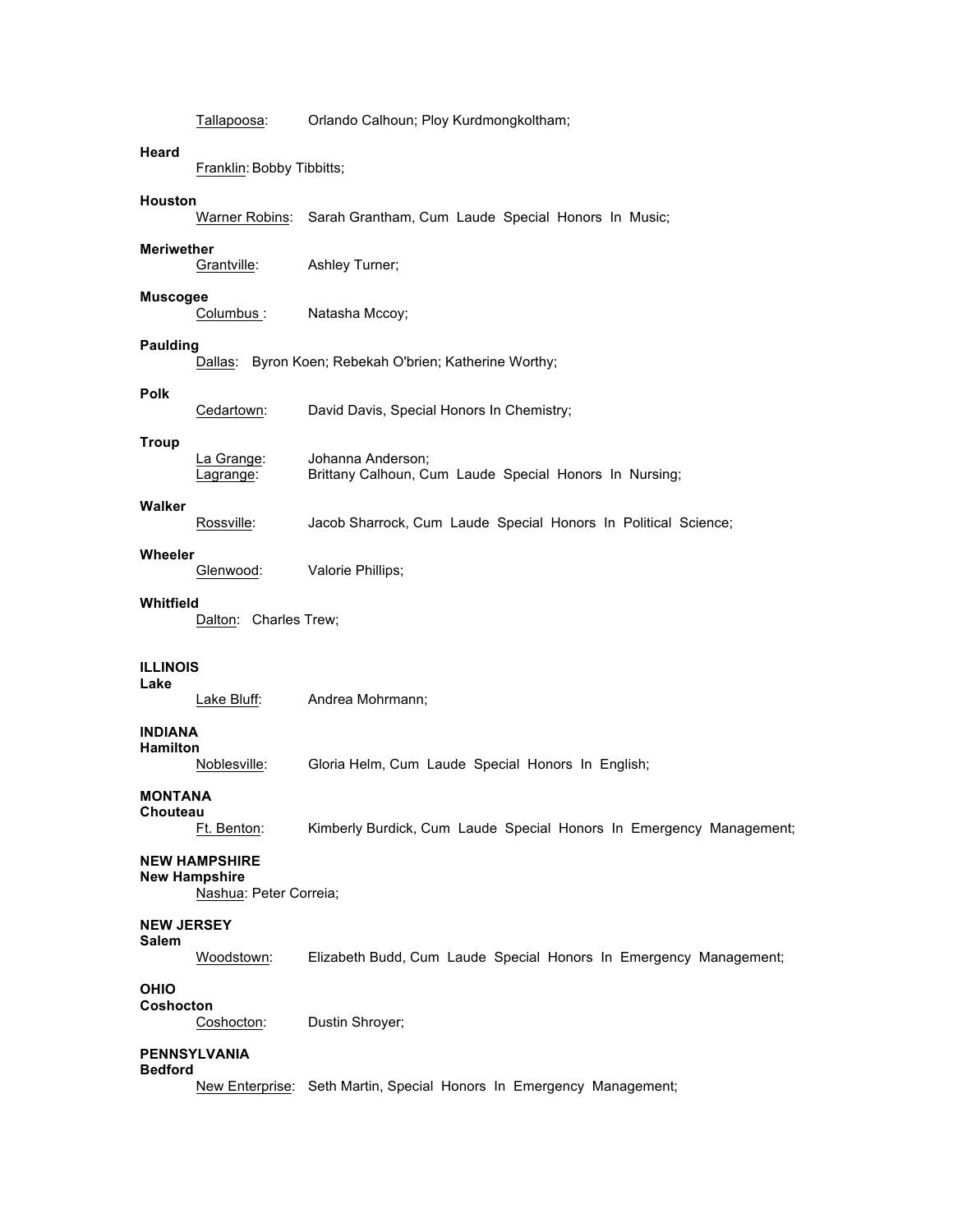# **SOUTH CAROLINA Spartanburg**

Spartanburg: Rebekah Koza;

#### **Sumter**

Sumter: Jacolby Parks;

#### **York**

Rock Hill: Jonathan Beason;

# **TEXAS**

**Tarrant**

Ft. Worth: Chelsea Pelletier, Summa Cum Laude Special Honors In Communication;

#### **INTERNATIONAL, BY COUNTRY**

Brasil: Gonzalo Berlin; Canada: Rebecca Wade; Democratic Republic Of Congo: Nina Mbiye; El Salvador: Juan Molina; Jose Vides; Japan: Taiki Arita; Kenichi Takagi; Mato Grosso-Brazil: Alessandro Soares, Summa Cum Laude Special Honors In Criminal Justice & Emergency Management;

## **GRADUATE**

# **ALABAMA**

#### **Blount**

Oneonta: Jonathan Cleveland;

#### **Calhoun**

Alexandria: Jessica Bearden; Ashley Bunn; Katherine Christeson; Whitney Williamson; Anniston: Janine Bates; Karen Butler; Ian Childers; James Corby; Carmen Newsom; Shavetra Pendleton; Shannon Townley;<br>Jacksonville: Aaron Anders Aaron Anderson; Steven Downing; Erica Jackson; Karen Jinks; Lauren Shirey;

Kristopher Simino; Bethany Tongate;

Oxford : Jada Gilbert; Jessica Hanson Lyndsey Key; Joanna Ward;

Piedmont: Amanda Barber; Jaime Davis; Paula Hunt; Lindsey Minton; Lorena Williams;

Christopher Young;

Talladega: Shelia Shelton;

Weaver: Michael Allison; Julius Blake; Anna Cramer; Ashley Goldsmith; Whitney Jackson; Jessica Kiser; Paula Segrest;

Sharon Padgett;

#### **Chilton**

Jemison: Jennifer Nix;

#### **Cleburne**

**Fruithurst:** Stephen Triplett;<br>
Heflin: Valencia Cantrell; Thomas Valencia Cantrell; Thomas Wall; Muscadine: Talia Hagan;

# **Dekalb**

| Crossville: | Lori Simpson;                 |
|-------------|-------------------------------|
| Ft. Payne:  | Tiffany Hilyer; Barbara Tate; |
| Rainsville: | Terri Bryant; John Pruitt;    |

## **Etowah**

Attala: Alexis Wise; Gadsden: Oyetunji Akisanya; Laura Barrow; Amy Clayton; James Dowdy; Jami Gaskey; Kristin Greer; John Preston;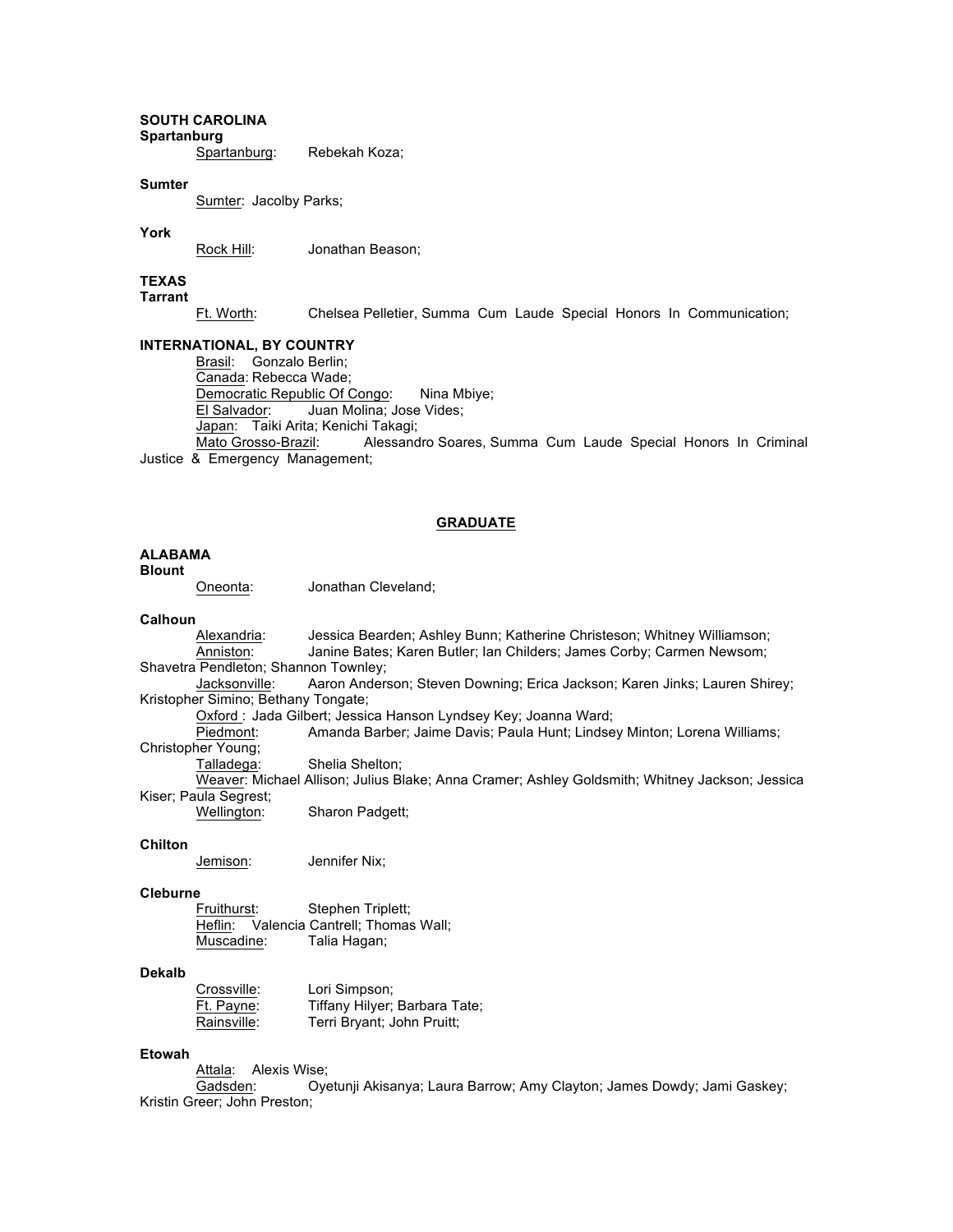| Glencoe:      | Brian Sexton: William Smith:                        |
|---------------|-----------------------------------------------------|
| Hokes Bluff:  | Heather Hannah; Sherilyn Latham;                    |
| Rainbow City: | Doran Smith; Ashley Vickery;                        |
| Southside:    | Kendall Tankersley; Matthew Thompson; Laura Wilson; |

# **Guilford**

Greensboro: Latoya Patton;

**Jackson** Bridgett Ott;

# **Jefferson**

Bessemer: Tammy Hogue; Birmingham: Cle Asha Burks; Tiffany England; Rhonda Hill; Christopher Mahand; Sharon Rountree; Helena: Roland Smith;

Kimberly: Amanda Clement; Sumiton:Shelley Rizzo;

## **Lauderdale**

Florence: Willard Brewer;

## **Lee**

Smiths Station: Richard Thomas;

# **Madison**

Eightmile: Levar Bell;<br>
Huntsville: Joy Allen; 0 Joy Allen; Clayton Warden;

#### **Maricopa**

Chandler: Narayan Sithemsetti;

#### **Marshall**

Albertville: Bobby Lusk; Boaz: Suzann Peppers;<br>Crossville: Vickie Ra Vickie Ray; Cullman: Bradley Stapler; Guntersville: Claire Whitmore;

#### **Mobile**

Mobile: Alfred Jefferson;

# **Montgomery**

Montgomery: Constance Belser Quinn; Daniel Cheek; Lydia Mcvicker;

# **Morgan**

Decatur: Kevin Elwell;<br>Hartselle: Chri Hartselle: Chris Wimberley;<br>
Priceville: Melissa Lonnerga Melissa Lonnergan;

# **Randolph**

| Roanoke:               | Kelli Hendon:   |
|------------------------|-----------------|
| Wadley: Joseph Halsey; |                 |
| Wedowee:               | Amanda Pike:    |
| Woodland:              | Robert Fincher; |

#### **Saint Clair**

Ashville: Summer Burke; Cook Springs: Heather Hyche; Leesburg: Catherine Stone; Pell City:Andrea Cence; Corey Newton; Jessica Thomason;<br>Ragland: Seth Ford; Seth Ford;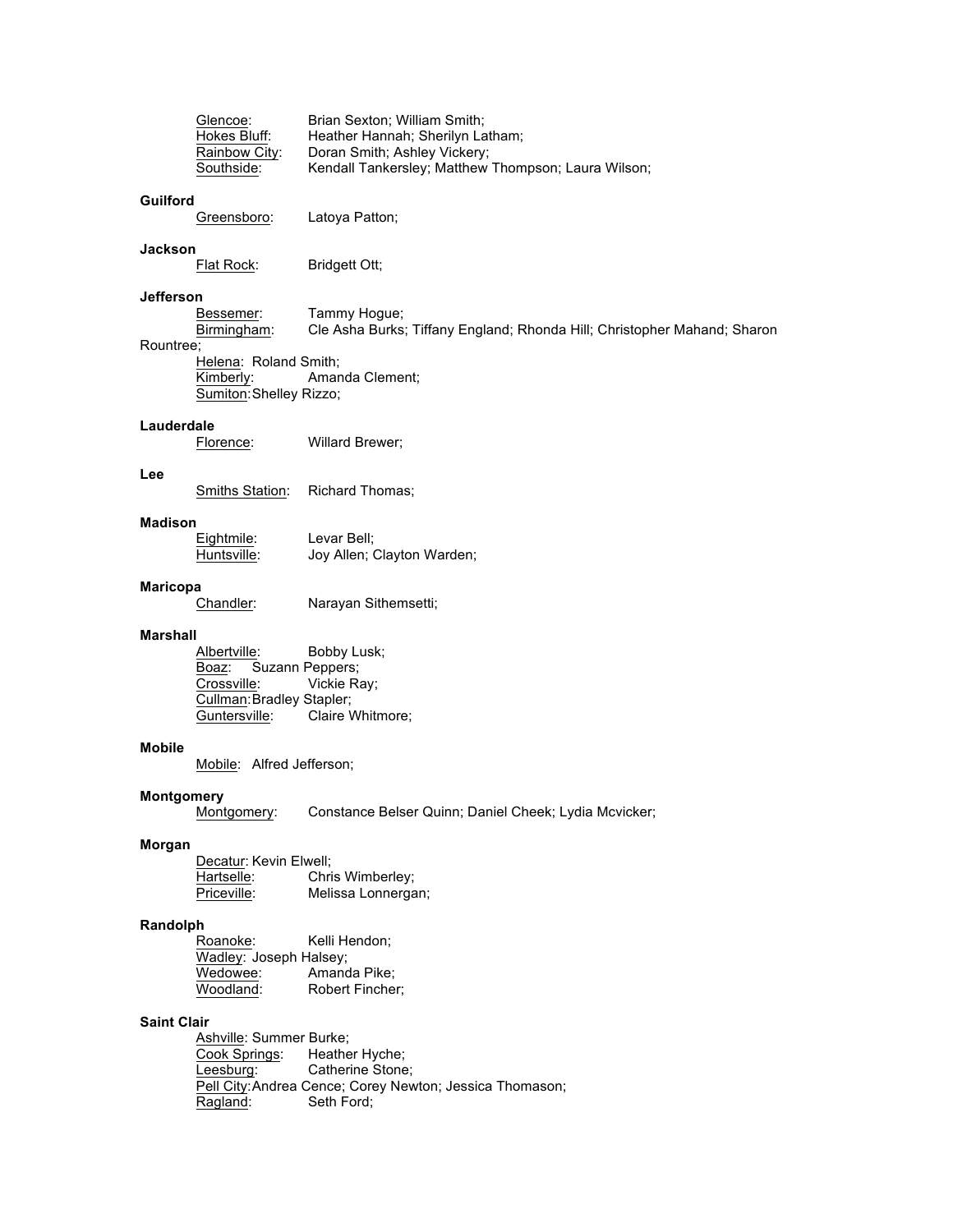# **Shelby** Chelsea:William Dunham; Montevallo: Fallon Brantley; **Talladega** Alpine: Ebonee Seals; Lincoln: Bobby Crump; Renasha Woods; Munford:Cassie Steffens; Sylacauga: Susan Mask; Kenya Nix;<br>Talladega: Janeka Brown; Janeka Brown; **Tallapoosa** Alexander City: Tammy Coker; Sunde Jones; Lagregory Thomas; **Tuscaloosa** Northport: Mark Delk; **CALIFORNIA San Bernardiono** Rancho Cucamonga: Jami Johnson; **DELAWARE New Castle** Sadie Bynum; **FLORIDA Volusia** Daytona Beach: Evan Kiburu; **GEORGIA Bartow** Cartersville: Nancy Pruitt; Euharlee: Darin Hull; **Carroll** Carrollton: Brittney Edge; **Chattooga** Cloudland: Christie Dooley;<br>Summerville: Mary Housch; M. Mary Housch; Mary Waggoner; **Cobb** Marietta:Susan Morabit; **Dallas** Dallas: Fatou Jammeh; Nicholas Studymine; **Douglas** Atlanta: Delijah Kearney;<br>Ellenwood: Frank W Frank Walker; **Floyd** Rome: Samuel Ellis; Steven Houston; Jacob Selman; William Stansell; **Haralson** Breman: Cynthia Ford; Tallapoosa: Jason Stroble; **Polk** Cedartown: Judy Alred;